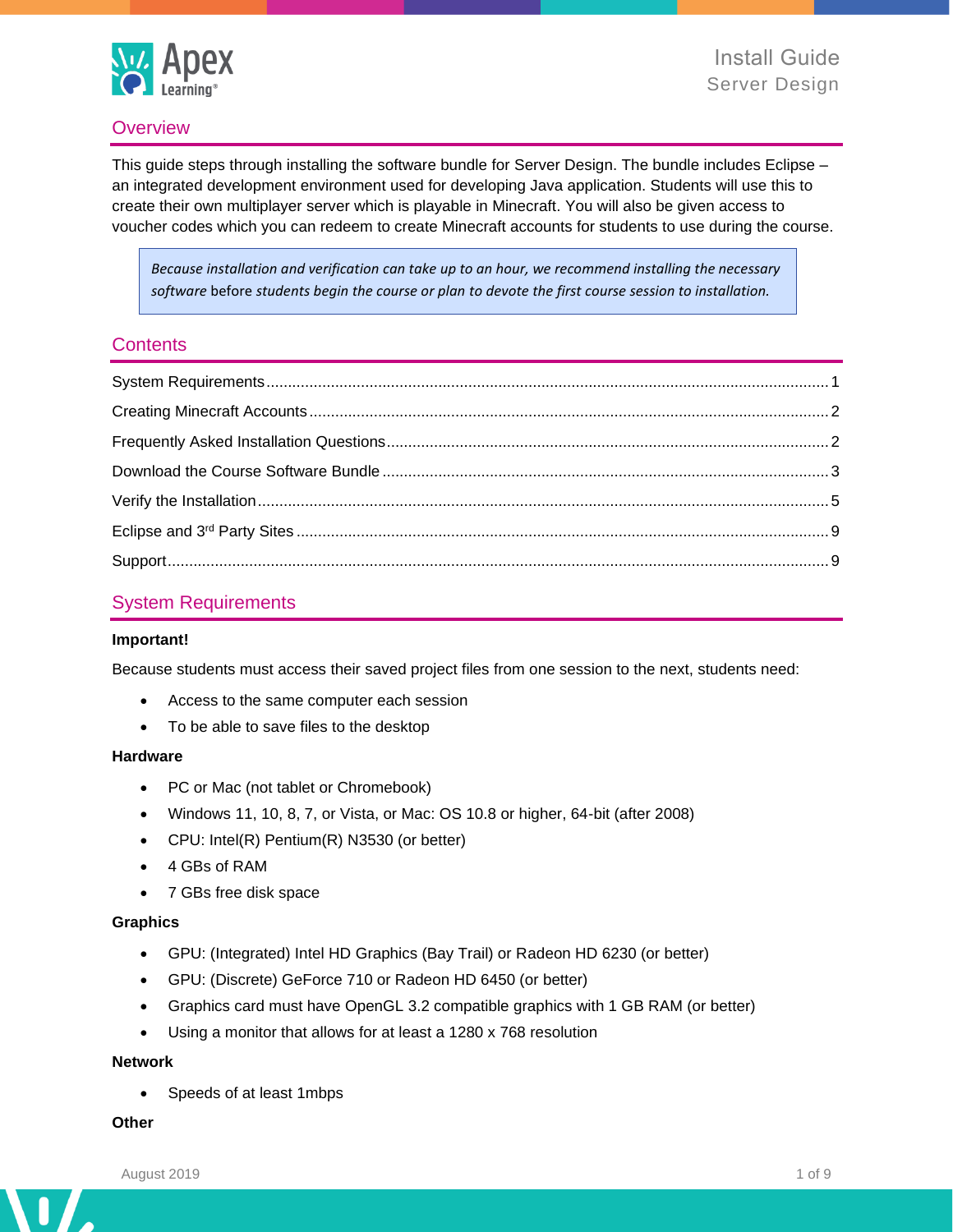- **Headphones**
- Mouse w/ scroll wheel
- Latest version of Java installed
- Must allow access to private network for local servers

## Enhanced Experience (Optional)

The requirements above are minimum requirements. For a smoother performance, substitute the CPU and GPU requirements with the recommendations below:

- GPU (Integrated): Intel HD Graphics 4000 (Ivy Bridge) or AMD Radeon R5 series (Kaveri line) with OpenGL 4.4
- GPU (Discrete): Nvidia GeForce 400 Series or AMD Radeon HD 7000 series with OpenGL 4.4
- CPU: Intel Core i3-3210 3.2 GHz / AMD A8-7600 APU 3.1 GHz or equivalent

## <span id="page-1-0"></span>Creating Minecraft Accounts

When it comes to installing Minecraft, you'll need *license codes* so that you can create the needed Minecraft accounts properly so that students can login to the Minecraft client. First, you'll want to make sure the students taking the Server Design course are set up correctly in a Classroom on the Apex Learning site. Then, you'll want to obtain the *Classroom ID* of the classroom that the Server Design students are in. If you do not have access to the Server Design classroom on your profile, the next best way to view the Classroom ID is to ask the teacher that will be teaching the course to log in to their Apex Learning account. From there, they'll just need to hover over the Classroom on their dashboard to see the ID appear.



Once you've got the Classroom ID for the Server Design class, send it to Apex Learning support and we can look into providing you with the necessary codes you'll need to set up the Minecraft accounts students will be using throughout the course.

## <span id="page-1-1"></span>Frequently Asked Installation Questions

#### How long will it take to complete the installation?

The installation process for the Server Design software can take up to an hour, depending on the internet connection.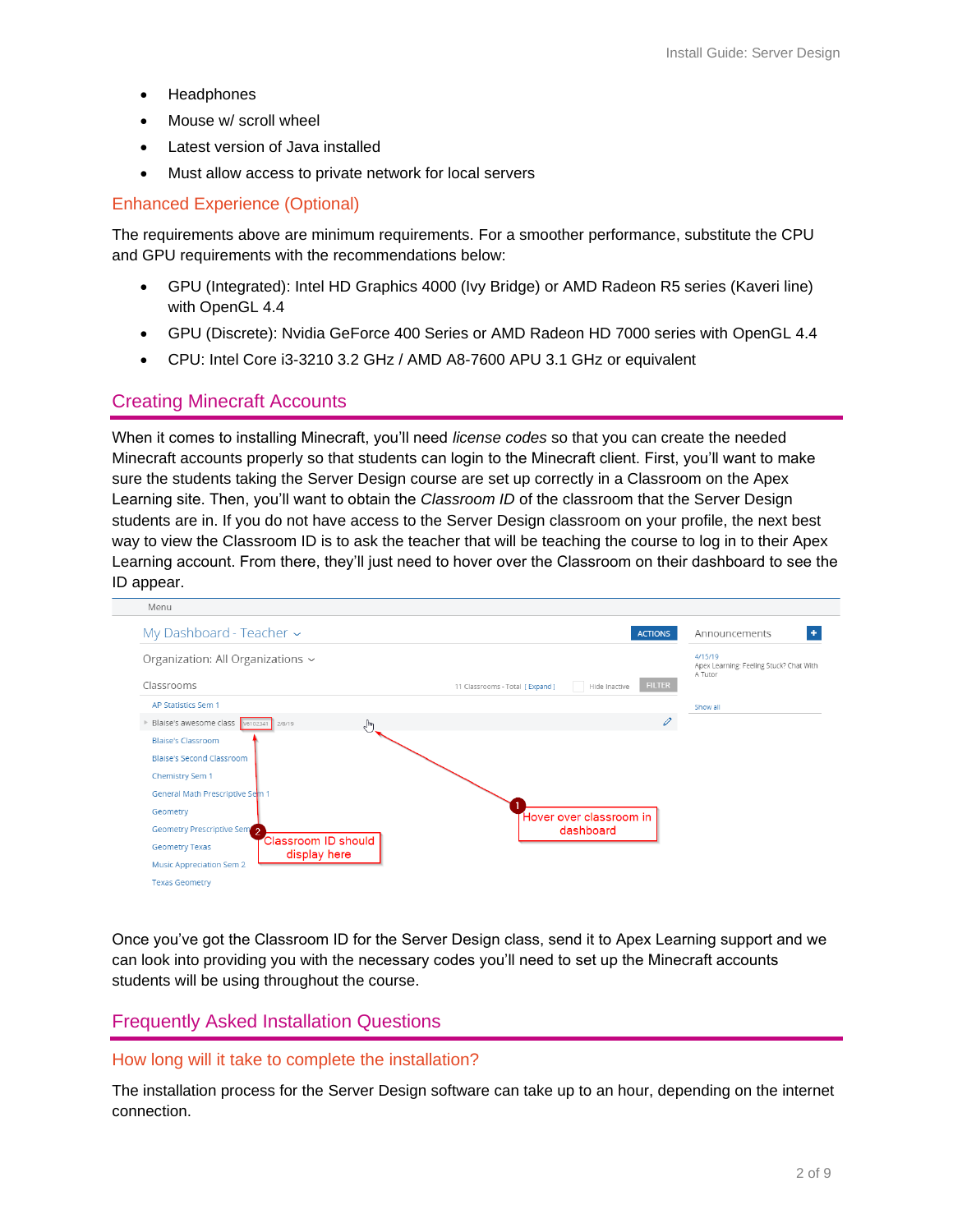### What if the student won't have the same computer every day?

The software bundle needs to be installed on all computers the student may use. Additionally, student projects will need to be moved from the last computer they worked with to the new computer each time.

What if students want to work on their projects from another computer? / How can students ensure they have access to their project files?

Contact Apex Learning support. We will work with you to find a suitable method of moving projects between computers.

### Why can't students save project files to a network location, or a cloud based storage solution like Google Drive or OneDrive?

The Server Design course software uses static file paths which are generated during the installation process. Moving course files to a network storage, or cloud storage, location will break these static file paths and cause resources, such as course assets, to not link properly in Eclipse and potentially corrupt the student's project.

### <span id="page-2-0"></span>Download the Course Software Bundle

Students can download the software bundle from the first page of the course (Unit 1 Overview).

If an administrator will install the software, follow these steps.

- 1. Download Eclipse and the rest of the course software:
	- o PC installer- <https://downloads.apexlearning.com/SD1/SD1-Server-Design-10.1.3.exe>
	- o MAC installer- <https://downloads.apexlearning.com/SD1/SD1-Server-Design-10.1.3.dmg>
- 2. Install the software on the computer the student will be using.
	- a. Run Installer once the download completes.
	- b. When the installer window appears, click the *Next* button.
	- c. In the following window, click the *Next* button to begin the installation process.
	- d. Close the "Successful Install" Dialog window.
- 3. Verify content
	- a. Navigate to *Apex Learning > Server Design 1 > My Projects* folder on the desktop. If using Windows 11 your *Apex Learning* folder may be saved under *C:\Users\User Name\Desktop*
	- b. Validate that you see the following files & folder: *.metadata, Install Blockefeller Center Project.cmd, Install Creeper Creek Project.cmd, Install Echo Labs Project.cmd, Install Ghastly Castle Project.cmd, Install Mount Magma Project.cmd, Install Nano Labs Project.cmd, Install The Great Desert Project.cmd*

IMPORTANT: If you are on a MAC, you'll see the files using a **.command** file extension instead of **.cmd**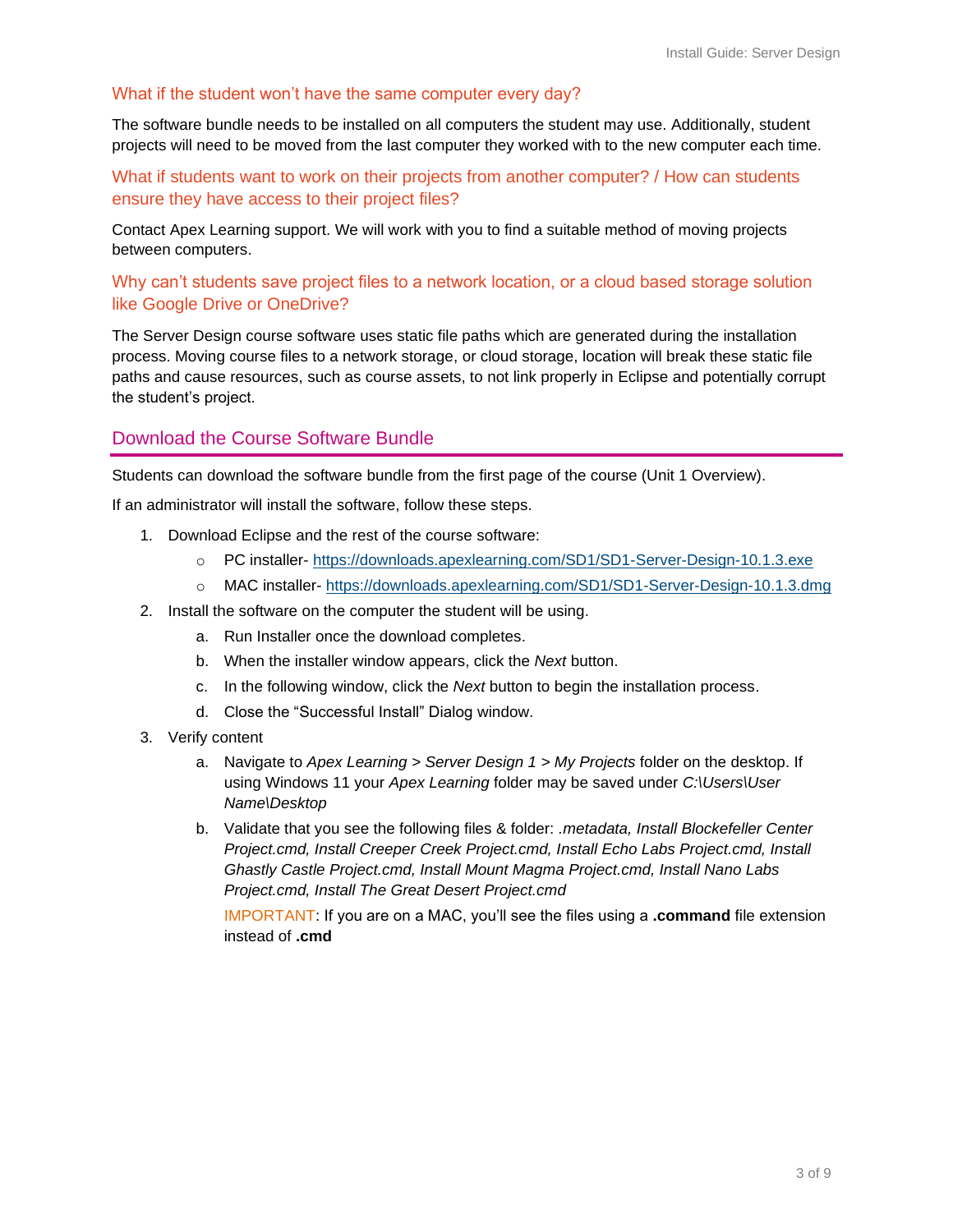| My Projects<br>$\equiv$                 |                                              |                                                                   |                                         |                                                |      |               |                                           |                                                                |     |                    | п | ×              |
|-----------------------------------------|----------------------------------------------|-------------------------------------------------------------------|-----------------------------------------|------------------------------------------------|------|---------------|-------------------------------------------|----------------------------------------------------------------|-----|--------------------|---|----------------|
| File<br>Home<br>Share                   | View                                         |                                                                   |                                         |                                                |      |               |                                           |                                                                |     |                    |   | $\land$ $\Box$ |
| Pin to Quick<br>Paste<br>Copy<br>access | $\chi$ Cut<br>W- Copy path<br>Paste shortcut | Delete<br>Move<br>copy<br>to<br>$to \tau$<br>$\cdot$              | $\blacksquare$<br>Rename                | New item -<br>F Easy access *<br>New<br>folder |      | Properties    | $\Box$ Open<br><b>Z</b> Edit<br>A History | Select all<br>$\frac{100}{100}$ Select none<br><b>Relation</b> |     |                    |   |                |
| Clipboard                               |                                              | Organize                                                          |                                         | <b>New</b>                                     |      | Open          |                                           | Select                                                         |     |                    |   |                |
|                                         |                                              | This PC > Desktop > Apex Learning > Server Design 1 > My Projects |                                         |                                                |      |               |                                           |                                                                | v ō | Search My Projects |   | ٩              |
| <b>Cuick access</b>                     | Name                                         | ⋏                                                                 |                                         | Date modified                                  | Type |               | Size                                      |                                                                |     |                    |   |                |
|                                         | .metadata                                    |                                                                   | 2/21/2019 6:29 PM<br><b>File folder</b> |                                                |      |               |                                           |                                                                |     |                    |   |                |
| ħ<br><b>Apex Learning</b>               |                                              | Install Blockefeller Center Project.cmd                           |                                         | 3/27/2019 1:30 PM                              |      | Windows Comma |                                           | 2 KB                                                           |     |                    |   |                |
| $\Box$ This PC                          |                                              | Install Creeper Creek Project.cmd                                 |                                         | 3/27/2019 1:30 PM<br>2 KB<br>Windows Comma     |      |               |                                           |                                                                |     |                    |   |                |
|                                         | Install Echo Labs Project.cmd                |                                                                   |                                         | 3/27/2019 1:30 PM                              |      | Windows Comma |                                           | 2 KB                                                           |     |                    |   |                |
| Network                                 |                                              | Install Ghastly Castle Project.cmd                                |                                         | 3/27/2019 1:30 PM                              |      | Windows Comma |                                           | 2 KB                                                           |     |                    |   |                |
|                                         |                                              | Install Mount Magma Project.cmd                                   |                                         | 3/27/2019 1:30 PM                              |      | Windows Comma |                                           | 2 KB                                                           |     |                    |   |                |
|                                         |                                              | Install Nano Islands Project.cmd                                  |                                         | 3/27/2019 1:30 PM                              |      | Windows Comma |                                           | 2 KB                                                           |     |                    |   |                |
|                                         |                                              | Install The Great Desert Project.cmd                              |                                         | 3/27/2019 1:30 PM                              |      | Windows Comma |                                           | 2 KB                                                           |     |                    |   |                |
|                                         |                                              |                                                                   |                                         |                                                |      |               |                                           |                                                                |     |                    |   |                |
|                                         |                                              |                                                                   |                                         |                                                |      |               |                                           |                                                                |     |                    |   |                |

c. Double click the *Install Blockefeller Center Project.cmd* file. At that point, you should see a new window appear showing you the project's installation process. The installation may appear to be stuck at a certain point but let it continue to 100%.

IMPORTANT: If you are on a MAC, you'll see *Install Blockefeller Center Project.command* instead



d. Once you see the command prompt (or Terminal window on MAC) disappear, you'll want to go into the *Apex Learning > Server Design 1* folder and double click the *Eclipse*  shortcut to open it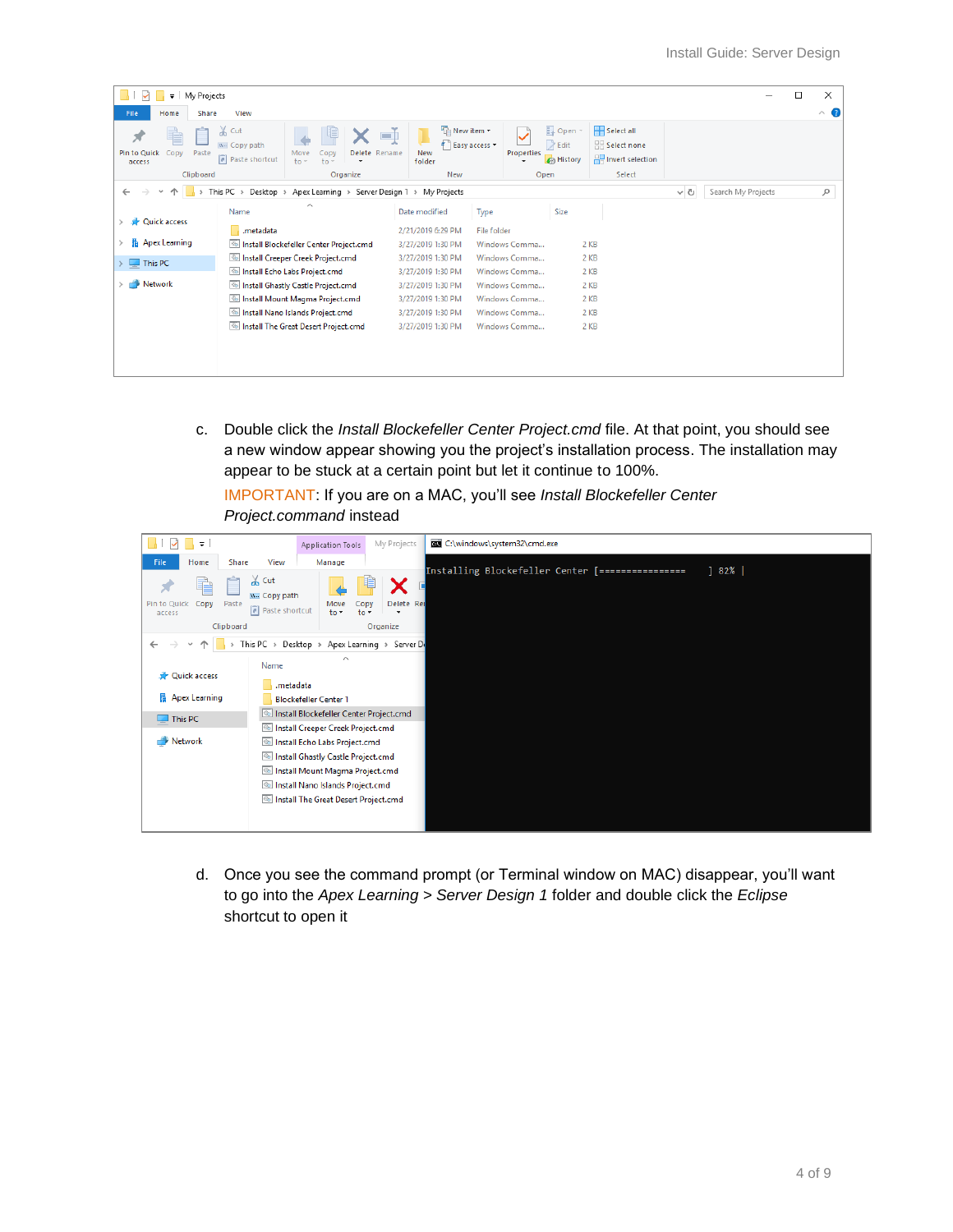| $\overline{\mathbf{v}}$                            |                                                       | <b>Shortcut Tools</b>   | <b>Application Tools</b>                              |    | Server Design 1                                |                                                                      |                                                                 |          |                        | □ | $\times$            |
|----------------------------------------------------|-------------------------------------------------------|-------------------------|-------------------------------------------------------|----|------------------------------------------------|----------------------------------------------------------------------|-----------------------------------------------------------------|----------|------------------------|---|---------------------|
| File<br>Home                                       | View<br>Share                                         | Manage                  | Manage                                                |    |                                                |                                                                      |                                                                 |          |                        |   | $\hat{\phantom{a}}$ |
| È<br>×.<br>Pin to Quick<br>Copy<br>Paste<br>access | $\chi$ Cut<br>W- Copy path<br><b>F</b> Paste shortcut | Move<br>$to -$          | Delete Rename<br>Copy<br>$to -$<br>$\star$            | E) | New item *<br>F Easy access *<br>New<br>folder | DE Open -<br>$\triangleright$ Edit<br>Properties<br><b>B</b> History | Select all<br><b>Select none</b><br><b>Red</b> Invert selection |          |                        |   |                     |
| Clipboard                                          |                                                       |                         | Organize                                              |    | New                                            | Open                                                                 | Select                                                          |          |                        |   |                     |
| $\leftarrow$<br>$\rightarrow$                      |                                                       | $\widehat{\phantom{a}}$ | > This PC > Desktop > Apex Learning > Server Design 1 |    |                                                |                                                                      |                                                                 | $\sim$ 0 | Search Server Design 1 |   | $\varphi$           |
|                                                    | Name                                                  |                         |                                                       |    | Date modified<br>Type                          | Size                                                                 |                                                                 |          |                        |   |                     |
| <b>A</b> Quick access                              | Backups                                               |                         |                                                       |    | 2/21/2019 7:25 PM<br><b>File folder</b>        |                                                                      |                                                                 |          |                        |   |                     |
| <b>Apex Learning</b>                               | My Projects                                           |                         |                                                       |    | 3/27/2019 1:43 PM<br>File folder               |                                                                      |                                                                 |          |                        |   |                     |
|                                                    | Resources                                             |                         |                                                       |    | 2/21/2019 6:41 PM<br><b>File folder</b>        |                                                                      |                                                                 |          |                        |   |                     |
| $\Box$ This PC                                     |                                                       | Troubleshooting         |                                                       |    | 2/21/2019 6:37 PM<br>File folder               |                                                                      |                                                                 |          |                        |   |                     |
| Network                                            | <b>B</b> Eclipse                                      |                         |                                                       |    | 3/27/2019 1:30 PM<br>Shortcut                  |                                                                      | 2 K B                                                           |          |                        |   |                     |
|                                                    |                                                       |                         |                                                       |    |                                                |                                                                      |                                                                 |          |                        |   |                     |
|                                                    |                                                       |                         |                                                       |    |                                                |                                                                      |                                                                 |          |                        |   |                     |
|                                                    |                                                       |                         |                                                       |    |                                                |                                                                      |                                                                 |          |                        |   |                     |
|                                                    |                                                       |                         |                                                       |    |                                                |                                                                      |                                                                 |          |                        |   |                     |
|                                                    |                                                       |                         |                                                       |    |                                                |                                                                      |                                                                 |          |                        |   |                     |
|                                                    |                                                       |                         |                                                       |    |                                                |                                                                      |                                                                 |          |                        |   |                     |

### <span id="page-4-0"></span>Verify the Installation

1. Now, you'll want to open the Java Edition of Minecraft that you'll need for the student to access to the course files. If Minecraft is not currently installed on your system, go ahead and take a look at the following link:<https://www.minecraft.net/en-us/download/>

IMPORTANT: If you already have the Java Edition of Minecraft installed on the computer, skip to step **3**.



2. After clicking the green *DOWNLOAD* button on the page previously mentioned, you'll notice that a file named **MinecraftInstaller.msi** is downloaded. You'll want to open this file to officially begin the install process for Minecraft.

- In the "Minecraft Launcher Setup window" that appears after opening the **MinecraftInstaller.msi** file, you'll want to click the **Next** button.

- In the "Destination Folder" section, click the **Next** button**.**
- On the "Ready to install Minecraft Launcher" page, click the **Install** option.

- In the "Completed the Minecraft Launcher Setup Wizard" window, click *Finish* to close the installer.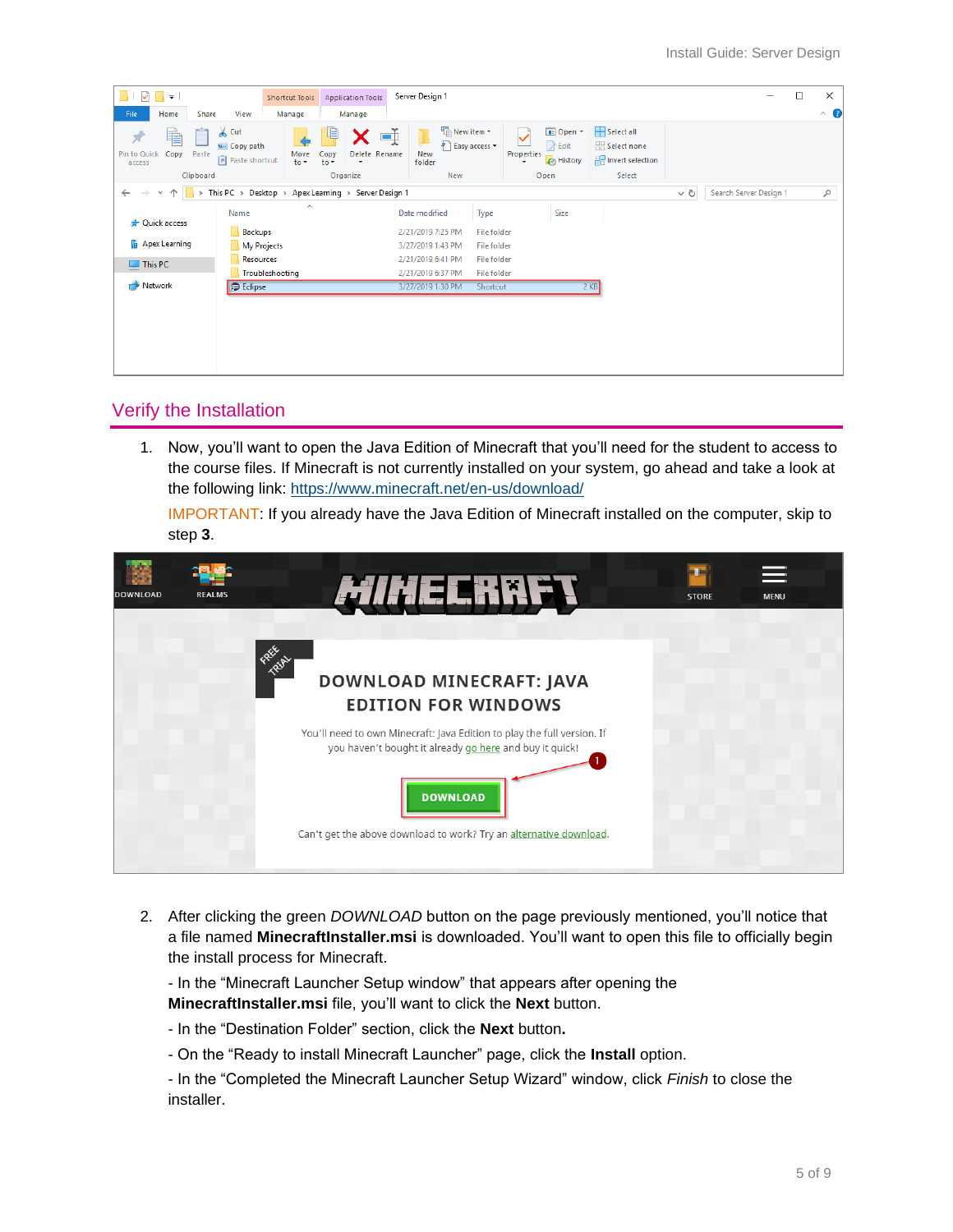- 3. If Minecraft is not already open, go ahead and open it on the computer. When it first opens, you'll need to login to one of the Minecraft accounts you previously created. If you have not yet created any Minecraft user accounts, refer to the *Creating Minecraft Accounts* section of this document.
- 4. Once you're logged in to a Minecraft account, you'll want to click the *Installations* button on the top toolbar in the Minecraft launcher. From there, Click the '+' next to the **New...** option.

| Minecraft Launcher                                      | П<br>$\times$                                                                                                                    |
|---------------------------------------------------------|----------------------------------------------------------------------------------------------------------------------------------|
| $\checkmark$<br><b>ApexSupport</b><br>Connected         | <b>MINECRAFT: JAVA EDITION</b><br><b>Installations</b><br>Play<br><b>Skins</b><br>Patch notes                                    |
| <b>News</b><br><b>MINECRAFT:</b><br><b>Java Edition</b> | <b>SORT BY</b><br><b>VERSIONS</b><br>$\bigoplus$<br>Q Search<br>New<br>Latest played $\vee$<br>V Stable   Snapshots   Historical |
|                                                         | <b>1.11.2 config</b><br>1.11.2                                                                                                   |
|                                                         | <b>Latest release</b><br>$2^{\circ}$<br>1.14.3                                                                                   |
|                                                         | Forge<br>1.6.4-Forge9.11.1.953                                                                                                   |
|                                                         | forge-1.11.2<br>1.11.2-forge1.11.2-13.20.0.2232                                                                                  |

5. In the popup menu, you'll want to enter *Server Design* in the *Name* field. Then, you'll want to change the **Version** field to *1.11.2*. After making that change, click the green **Create** button.

| <b>Create new installation</b><br>$\checkmark$                    |                                     | Change to 1.11.2 |  |  |
|-------------------------------------------------------------------|-------------------------------------|------------------|--|--|
| <b>NAME</b>                                                       | <b>VERSION</b>                      | SERVER $\vee$    |  |  |
| unnamed installation                                              | Latest release (1.14.3)             |                  |  |  |
| <b>RESOLUTION</b>                                                 | <b>GAME DIRECTORY</b>               |                  |  |  |
| <auto><br/><auto><br/>×<br/><math>\checkmark</math></auto></auto> | <use default="" directory=""></use> | <b>BROWSE</b>    |  |  |
|                                                                   | $\overline{2}$                      |                  |  |  |
| Enter "Server Design" here<br>MORE OPTIONS $\vee$                 | Cancel                              | Create           |  |  |

6. Click the *PLAY* tab on the top toolbar in the Minecraft launcher. Towards the bottom of the Minecraft launcher, you should see a green 'PLAY' button and a downward facing arrow on the left side of the 'PLAY' button. Click the downward facing arrow and select the new profile you just created. The new profile should appear as *Server Design* in the expandable menu. After selecting the new profile, click the green 'PLAY' button to launch Minecraft.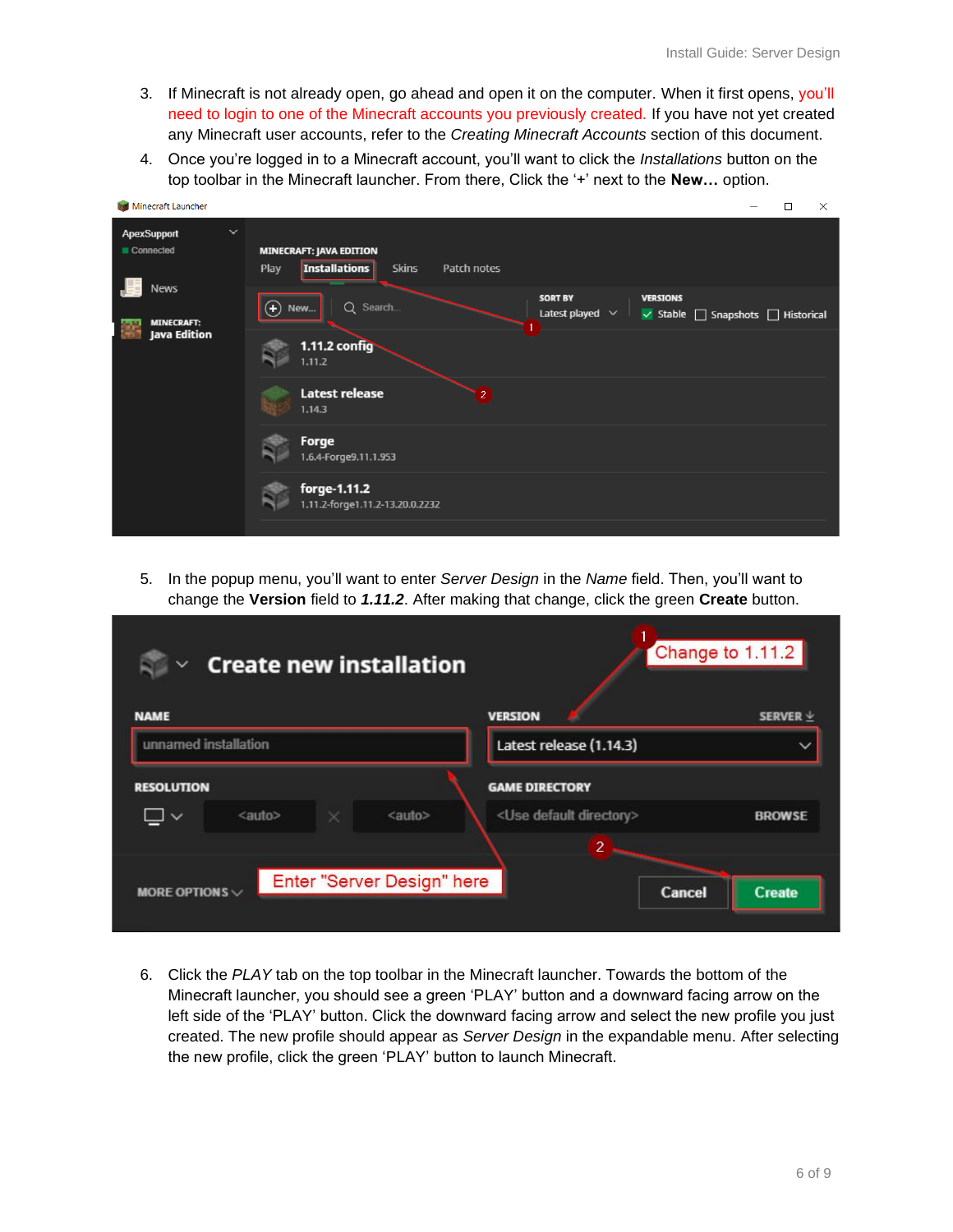| <b>ApexSupport</b><br>Connected                                 | $\checkmark$<br><b>MINECRAFT: JAVA EDITION</b>       |                             |                    |
|-----------------------------------------------------------------|------------------------------------------------------|-----------------------------|--------------------|
| <b>News</b>                                                     | <b>Play</b><br><b>Installations</b>                  | <b>Skins</b><br>Patch notes |                    |
| <b>MINECRAFT:</b><br><b>Java Edition</b>                        |                                                      | <i>Mih</i> elrrfy           |                    |
| Switch to the new profile you<br>created here<br>$\overline{2}$ |                                                      | <b>JAVA EDITION</b><br>3    |                    |
| <b>Settings</b>                                                 | <b>ALCOHOL: N</b><br>1.11.2 config $(1.11.2)$ $\vee$ | <b>PLRY</b>                 | <b>ApexSupport</b> |

7. While Minecraft is launching, navigate to the Eclipse program you opened previously on your computer. From here, you'll want to go ahead and expand the *Blockefeller Center 1* package in the **Package Explorer** window. You should see the same files listed below on your end:



8. Click the **Run** button (**D**) in Eclipse to start the server project. For testing purposes, we'll only be running the server in Eclipse to make sure it starts properly and will not join it in Minecraft. You should see a new console window appear after a few seconds. This will log the different processes the workspace goes through while starting the server project. This standalone console window should remain open for as long as the server is running in Eclipse. Once the server is shutdown, the window will disappear.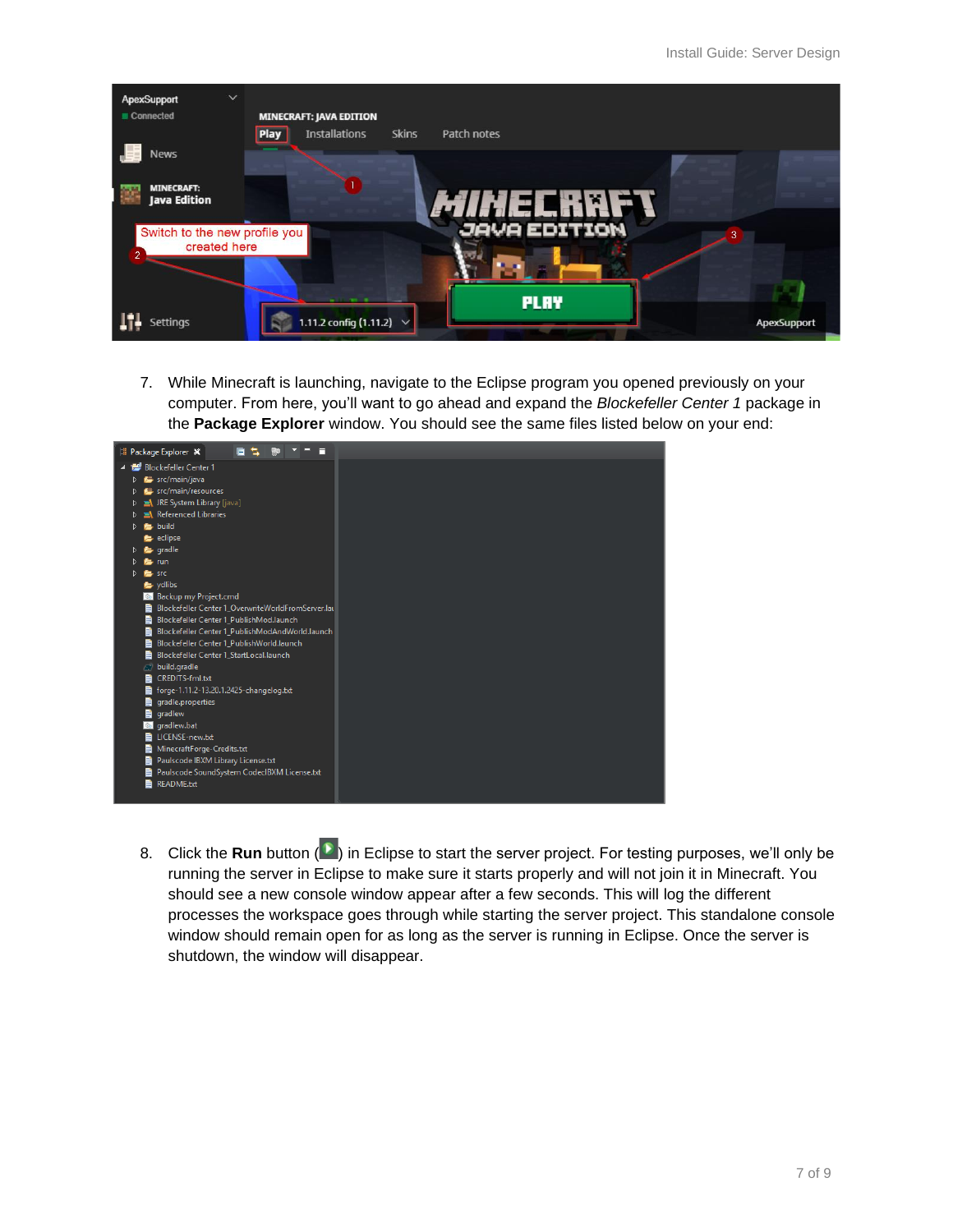

9. By this time, Minecraft should have fully launched. In the main menu of Minecraft, you'll want to click the *Singleplayer* option.

| Minecraft 1.11.2 |                                          | $\Box$ | $\times$ |
|------------------|------------------------------------------|--------|----------|
|                  |                                          |        |          |
|                  |                                          |        |          |
|                  |                                          |        |          |
|                  | Singleplayer<br>Multiplayer              |        |          |
|                  | Mineonaft Realms                         |        |          |
| ø                | Options<br>Quit Game                     |        |          |
| Minecraft 1112   | Conveight Mo iang AB. Do not distributed |        |          |

- 10. Click the *Create New World* button**.**
- 11. Enter a World Name and click the *Create New World* button. Minecraft will load.